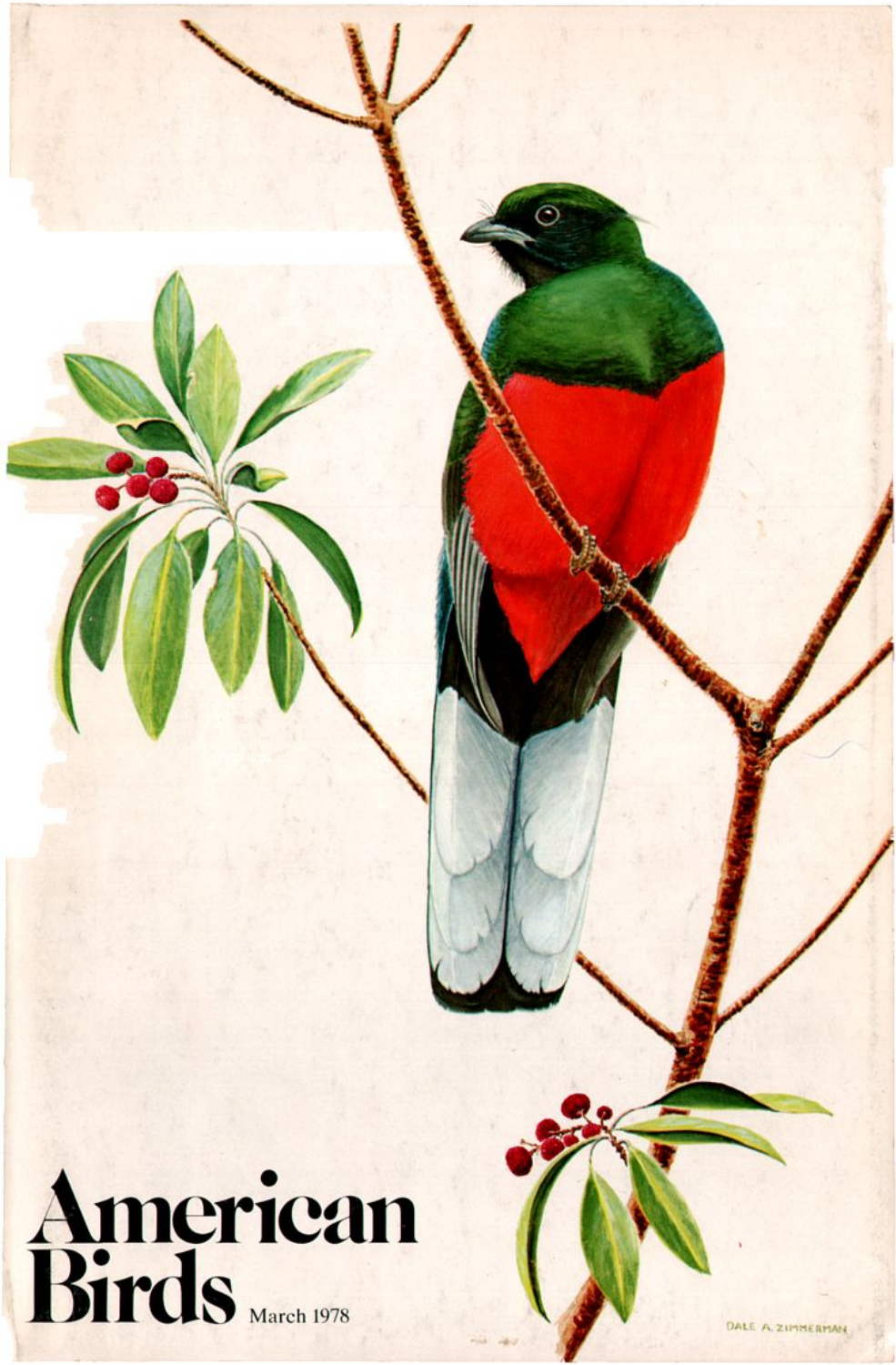**March 1978, Vol. 32, No. 2** 



**Published by the National Audubon Society** 

**EDITORIAL ADVISORS John W. Aldrich Eugene Eisenmann Thomas R. Howell Frances C. James Robert J. Newman Roger Tory Peterson Olin Sewall Pettingill, Jr. Chandler S. Robbins George Miksch Sutton Dale A. Zimmerman** 

**EDITORS.** 

**Robert S. Arbib, Jr./Editor Susan Roney Drennan/Associate Editor Lois Heilbrun/Christmas Bird Count Willet T. Van Velzen/Breeding Bird Censuses Ronald A. Ryder/Winter Bird Populations Louis Dixon/Circulation Manager Jeanne Gart, Lee Brown, Nancy Cruickshank, Martha Coles, Nena Montgomery, Helen Menchef/Editorial Assistants** 

| <b>AMERICAN BIRDS DEADLINES FOR 1978</b>                                                                              |                                                                           |
|-----------------------------------------------------------------------------------------------------------------------|---------------------------------------------------------------------------|
| Reports due Regional Editors                                                                                          |                                                                           |
| <b>Season</b><br>Winter<br>December 1 - February 28                                                                   | <b>Deadline</b><br>March 15, 1978                                         |
| Spring Migration<br>March 1 - May 31                                                                                  | June 15, 1978                                                             |
| <b>Nesting Season</b><br>June $1 -$ July 31                                                                           | August 15, 1978                                                           |
| <b>Autumn Migration</b><br>August 1 - November 30                                                                     | December 15, 1978                                                         |
| Winter Bird-Population Studies<br>due Editor Ronald R. Ryder                                                          | <b>Other Deadlines</b><br>June 15, 1978                                   |
| Photo salon entries due<br>American Birds                                                                             | July 15, 1978                                                             |
| <b>Breeding Bird Censuses</b><br>due Editor Willet T. Van Velzen                                                      | September 1, 1978                                                         |
| Christmas Bird Count period<br>Applications for new counts,<br>changes of compilers<br>Count Forms due American Birds | December 16, 1978 - Jan. 1, 1979<br>November 1, 1978.<br>January 15, 1979 |
| Work in Progress, Announcements                                                                                       | 6 weeks prior to issue date                                               |
| Blue List Ballots due American Birds                                                                                  | September 15, 1978                                                        |

**AMERICAN BIRDS is published six times a yea•. Editorial and business offices are located at 950 Third Avenue, New York, N.Y. 10022. Subscription: \$10.00 a year, \$18.00 for two years, for the U.S.A. \$12.00 and \$20.00 foreign and Canada. Single copies: Christmas Bird Count (July), \$5.50 per copy; Fall Migration (March), Winter Season (May), Spring Migration (September), Nesting Season (November), Winter Bird - Population Study and the Breeding Bird Census (January), \$1.75 per copy. Checks and money orders should be made payable to AMERICAN BIRDS. Second class**  postage paid at New York, N.Y. and additional Post Offices. Copyright  $©$  1978 by the National **Audubon Society, Inc.** 

**postmaster: if undeliverable, please notify American Birds on Form 3579 at 950 Third Avenue, New York, N.Y. 10022.** 

**The Table of Contents for this issue will be found on the inside back cover**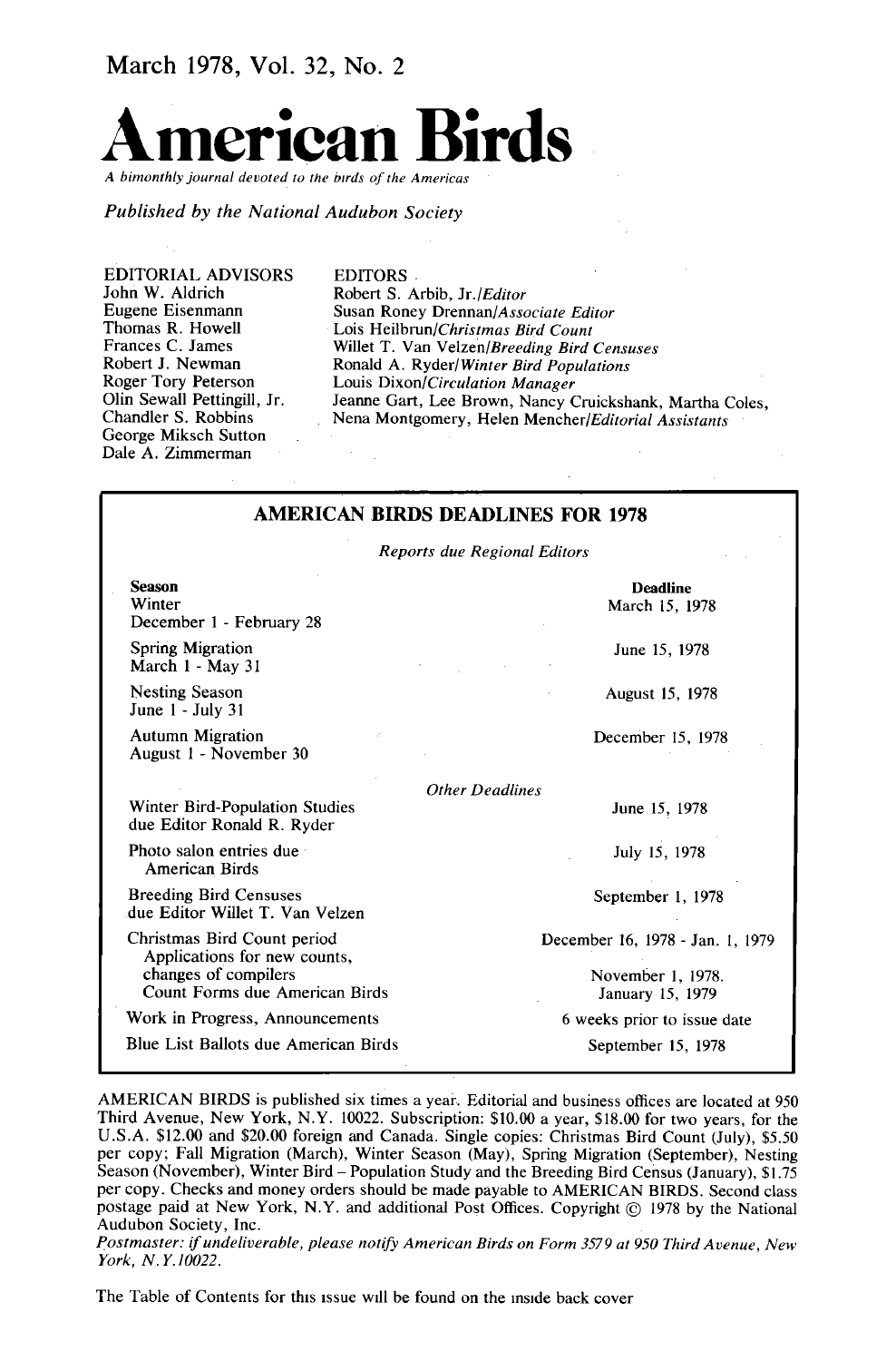## **Market Place**

### **BOOKS**

**BIRD BOOKS are our specialty. Please send \$1. for a comprehensive catalog from BUTEO BOOKS, P.O. Box 481, Vermillion, SD 57069.** 

**BOOKS on Birds, Mammals, Natural History subjects. New or out-of-print. Free catalog. PIERCE BOOK CO., Winthrop, Iowa 50682.** 

**BIRD BOOKS: Out of print, rare. Libraries and single copies bought and sold. Catalogues •ssued. PATRICIA LEDLIE.BOOKSELLER, Box 46, Buckfield, Maine 04220.** 

**NATURAL HISTORY. Especially BIRDS. Scarce, O P., Rare. Catalogues \$1. The Book Chest Inc., 19y Oxford Place, Rockville Centre, NY 11570.** 

#### **REPRINTS AVAILABLE**

**The Audubon Winter Bird-Population Study, by Haven Kolb. 25½; Breeding-Bird Censuses-Why and How, by George A. Hall, 25½; Breeding-Bird Census Instruction, by Willet T. Van Velzen, 25½; An Appraisal of the Winter Bird-Population Study Technique, by Chandler S Robbins, 25½; A Quantitative Method of Habitat Description, by Frances C. James and Henry H. Shugart, Jr., 85½; A Program for the Preservation of Documentary Photographs, by Richard L. Plunkett and Chandler S. Robbins, 10½, On the Art of Estimating Numbers, by Robert Arbib, 25½. Order from American Birds, 950 Third Avenue, New York, NY 10022.** 

#### **BACK ISSUES WANTED**

**If you have issues or volumes of Audubon**  Field Notes from Vol. 1, No. 1 on, we have urgent **orders from libraries and others to help fill sets. Please make offering by mail only; send no issues** without prior correspondence with **AMERICAN BIRDS, 950 Third Avenue, New York, NY 10022.** 

**YOU GET A TAX DEDUCTION when you donate unwanted back issues of American Birds. We acknowledge to you the current value of each issue you send, plus your postage, as a tax deductible gift to an educational organization. Presently urgently needed is February, 1975, Volume 29, Number 1 and June, 1976, Volume 30, Number 3. Send copies in good condition only, securely wrapped to American Birds** 

#### **STAMPS**

**BIRDS ON POSTAGE STAMPS from many countries. 25 different 35½. Free list. GEO. FORD, P.O. Box 5203-A, Gulfport, Fla. 33737.** 

#### **OPTICAL EQUIPMENT**

**LEITZ, ZEISS, B&L, SWIFT, BUSHNELL OPTICS and accessories. Send stamp for discount I•st Specify literature desired. Large Stock. Orders filled day received. Postpaid. BIRDING, Box 5E, Amsterdam, N.Y. 12010.** 

#### **BIRD ART**

**AUDUBON'S ORIGINAL, hand colored elephant folio prints. Also original Gould prints, including a number of his famous hummingbirds. For more information write: WOOD-LAND GALLERIES, RR 1, Box 3-A, Woodville, TX 75979. (713) 283-5024.** 

#### **BIRDING**

**COYOTE BIRDGUIDE SERVICE of Southeastern Arizona. Friendly qualified guiding to best birding spots. Brochure: P.O Box 861, Patagonia, AZ 85624.** 

#### **RESORTS**

**WILD LOONS CALL from Indian Lake's clear mountain waters, Adirondacks. Amencan Plan, families, adults. Rustic, informal, sailing, horses, tennis, birding. Seventyninth Season. Brochure. TIMBERLOCK, Box B, Sabael, NY 12864.** 

### **WANTED**

**WANTED. Bannerman, D.G. Birds of West**  and Equatorial Africa. 2 vols, Edinburgh, **1953. Box A. AMERICAN BIRDS.** 

**WANTED TO BUY--a Balscope Sr**  Spotting Scope in excellent condition **Also individual eyepieces. Send details and make offer to Susan Roney Drennan, AMERICAN BIRDS, 950 Third Avenue, NYC 10022.** 

**RESULTS! At \$4.50 a line, minimum 3 hnes, you reach a possible 25,000 readers w•th your AMERICAN BIRDS Market Place ad. Buy, sell, job hunt, talent hunt. Try one and see.**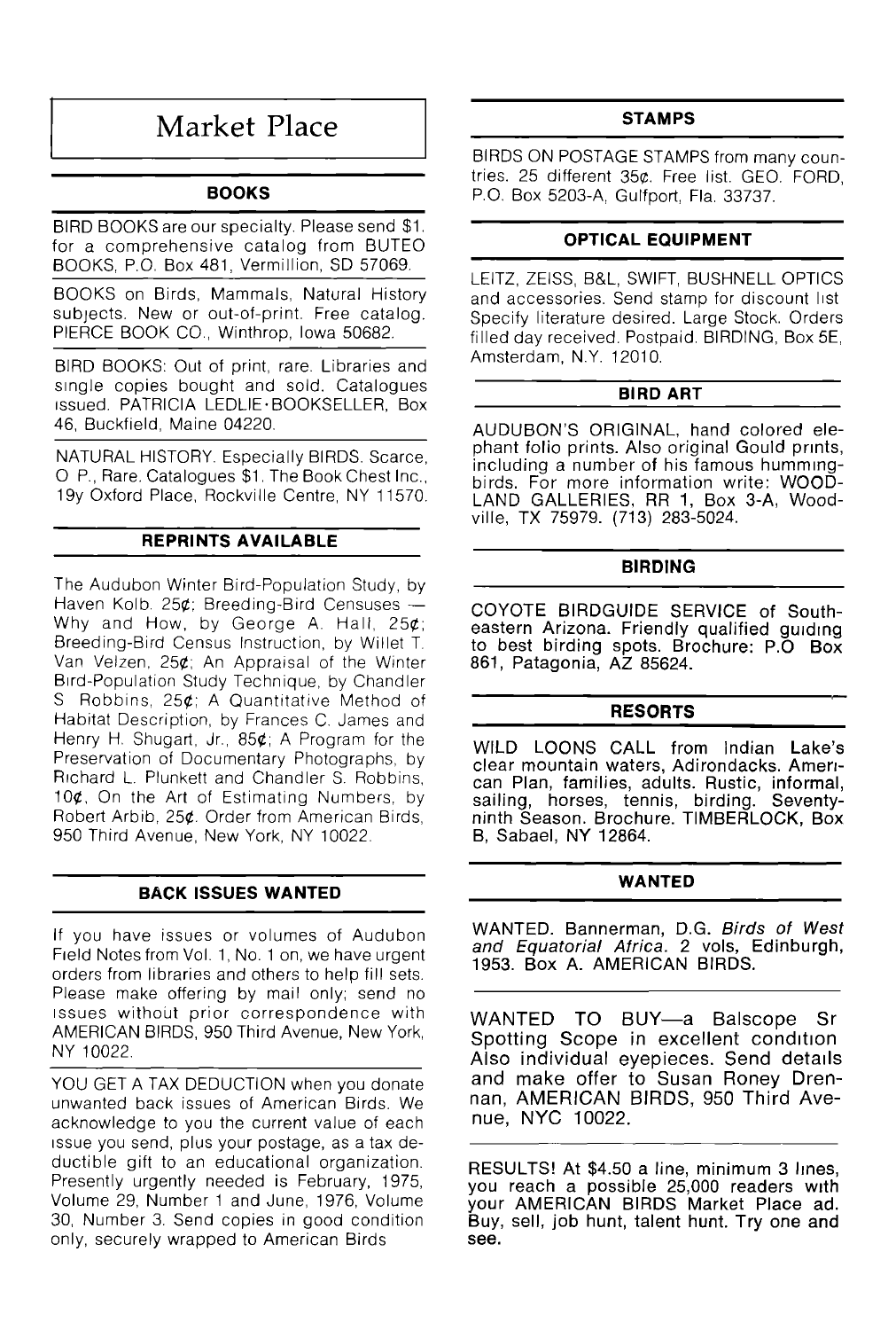#### **MARCH 1978, VOLUME 32, NUMBER 2**

#### **CONTENTS**

**135 Eared Trogon, immigrant or visitor? / Dale A. Zimmerman** 

- **140 Pelagic Birds in the Gulf of Maine / Davis W. Finch, William C. Russell, and Edward V. Thompson**
- **156 First record of an Aztec Thrush in the United States / David E. Wolf**
- **158 First North American sighting of Brown Shrike (Lanius cristatus) and Dusky Warbler (Phylloscopusfuscatus) and second record of Red-throated Flycatcher (Ficedula parva) / Ben King, Davis Finch, Richard Stallcup and Will Russell**
- **161 First Variegated Flycatcher (Empidonomus varius) record for the United States / Dennis J. Abbott III and Davis W. Finch**
- 164 The Tule Goose mystery a problem in taxonomy *| Bruce Krogman*
- **167 The Changing Seasons / Paul A. DeBenedictis**

**The Autumn Migration: August I - November 30, 1977** 

- 174 Northeastern Maritime Region / Peter D. Vickery **180** Ouébec Region / Normand David and Michel Gos
- 180 Québec Region / *Normand David and Michel Gosselin* 182 Hudson Delaware Region / *P. A. Buckley, Robert O.*
- 182 Hudson Delaware Region *| P. A. Buckley, Robert O. Paxton, and David A. Cutler* **189** Middle Atlantic Coast Region *| F. R. Scott*
- 189 Middle Atlantic Coast Region / *F. R. Scott* 193 Florida Region / *John B. Edscorn*
- **193 Florida Region / John B. Edscorn**
- 197 Ontario Region / Clive E. Goodwin<br>200 Niagara Champlain Region / Dous
- **200 Niagara Champlain Region / Douglas P. Kibbe**
- **203 Appalachian Region / George A. Hall**
- **206 Western Great Lakes Region / Daryl D. Tessen**
- **210 Middlewestern Prairie Region ! Vernon M. Kleen**
- 215 Central Southern Region / Robert D. Purrington 220 Northern Great Plains Region / Esther M. Serr
- **220 Northern Great Plains Region / Esther M. Serr**
- 223 Southern Great Plains Region / Frances Williams<br>227 South Texas Region / Fred S. Webster, Jr.
- **227 South Texas Region / Fred S. Webster, Jr.**
- 230 Northwestern Canada Region / *Helmut Grünberg* 231 Northern Rocky Mountain Intermountain Region
- 231 Northern Rocky Mountain Intermountain Region / *Thomas H. Rogers* 235 Mountain West Region / *Hugh E. Kingery*
- **235 Mountain West Region ! Hugh E. Kingery**
- 239 Southwest Region / Janet Witzeman, John P. Hubbard and Kenn Kaufman *243* Alaska Region / Daniel D. Gibson
- **243 Alaska Region / Daniel D. Gibson**
- 245 Northern Pacific Coast Region *| Philip W. Mattocks, Jr. and Eugene S. Hunn* **250** Middle Pacific Coast Region *| Dick Erickson and Joseph Morlan*
- **250 Middle Pacific Coast Region ! Dick Erickson and Joseph Morlan**
- **256 Southern Pacific Coast Region / Guy McCaskie**
- Hawaiian Islands Region / C. John Ralph and Robert L. Pyle
- 268 Snow Bunting A new species for Mississippi *| Jerome A. Jackson and C. Dwight Cooley*

**COVER -- Eared Trogon, from a pastel by Dale A. Zimmerman**